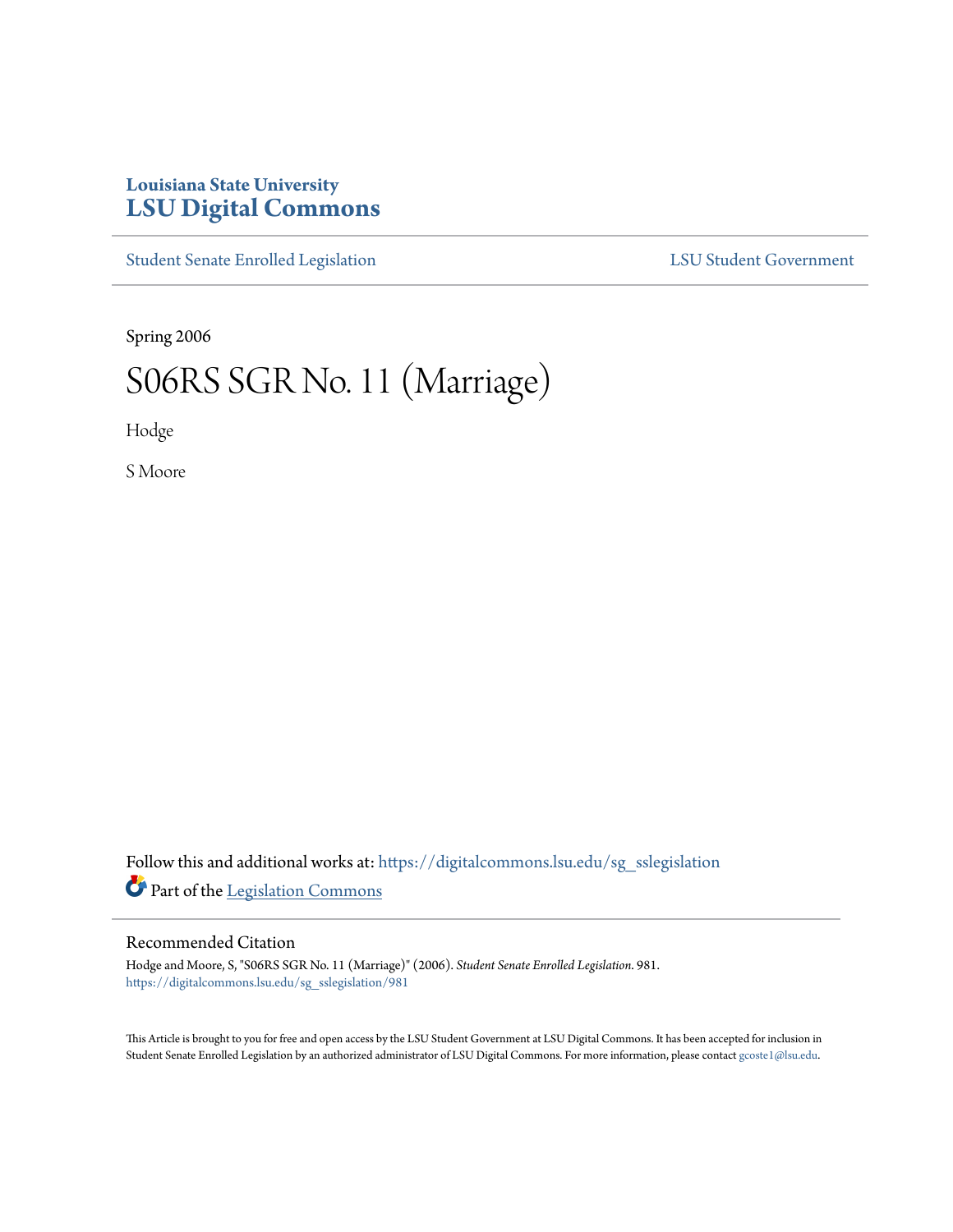[LOUISIANA STATE UNIVERSITY]

**STUDENT SENATE S06RS SGR NO. 11 BY: SENATORS HODGE & S. MOORE**

# **A RESOLUTION**

## **TO URGE THE UNITED STATES CONGRESS TO REJECT THE AMENDMENT TO THE UNITED STATES CONSTITUTION DEFINING MARRIAGE.**

PARAGRAPH 1: WHEREAS, ON JUNE 5, 2006, THE UNITED STATES SENATE WILL CONSIDER H.J. RES. 39 AND ITS COMPANION LEGISLATION S.J. RES. 13 WHICH STATES:

#### **"JOINT RESOLUTION**

PROPOSING AN AMENDMENT TO THE CONSTITUTION OF THE UNITED STATES RELATING TO MARRIAGE.

*RESOLVED BY THE SENATE AND HOUSE OF REPRESENTATIVES OF THE UNITED STATES OF AMERICA IN CONGRESS ASSEMBLED (TWO-THIRDS OF EACH HOUSE CONCURRING THEREIN),* THAT THE FOLLOWING ARTICLE IS PROPOSED AS AN AMENDMENT TO THE CONSTITUTION OF THE UNITED STATES, W HICH SHALL BE VALID IN ALL INTENTS AND PURPOSES AS PART OF THE CONSTITUTION WHEN RATIFIED BY THE LEGISLATURES OF THREE-FOURTHS OF THE SEVERAL STATES WITHIN SEVEN YEARS AFTER THE DATE OF ITS SUBMISSION FOR RATIFICATION:

 $(A)$  ARTICLE --

SECTION 1. MARRIAGE IN THE UNITED STATES SHALL CONSIST OF A LEGAL UNION OF ONE MAN AND ONE WOMAN.

SECTION 2. NO COURT OF THE UNITED STATES OR OF ANY STATE SHALL HAVE JURISDICTION TO DETERMINE WHETHER THIS CONSTITUTION OR THAT OF ANY STATE REQUIRES THAT THE LEGAL INCIDENTS OF MARRIAGE BE CONFERRED UPON ANY UNION OTHER THAN A LEGAL UNION BETWEEN ONE MAN AND ONE WOMAN.

SECTION 3. NO STATE SHALL BE REQUIRED TO GIVE EFFECT TO ANY PUBLIC ACT, RECORD, OR JUDICIAL PROCEEDING OF ANY OTHER STATE CONCERNING A UNION BETWEEN PERSONS OF THE SAME SEX THAT IS TREATED AS A MARRIAGE, OR AS HAVING THE LEGAL INCIDENTS OF MARRIAGE, UNDER THE LAWS OF SUCH OTHER STATE."

- PARAGRAPH 2: WHEREAS, THIS PROPOSED AMENDMENT TO THE UNITED STATES CONSTITUTION, IF PASSED, WILL AFFECT CURRENT STUDENTS WHO HAVE CONTRACTED SAME-SEX UNIONS IN THE JURISDICTIONS THAT CURRENTLY PERMIT SAME-SEX UNIONS AS IT WILL NULLIFY SAID UNIONS, AND
- **PARAGRAPH 3:** WHEREAS, THIS PROPOSED AMENDMENT WILL ALSO AFFECT STUDENTS IN THE FUTURE WHO DESIRE TO CONTRACT SAME-SEX UNIONS N THE JURISDICTIONS THAT CURRENTLY, OR IN THE FUTURE PERMIT SAME-SEX UNIONS, AND